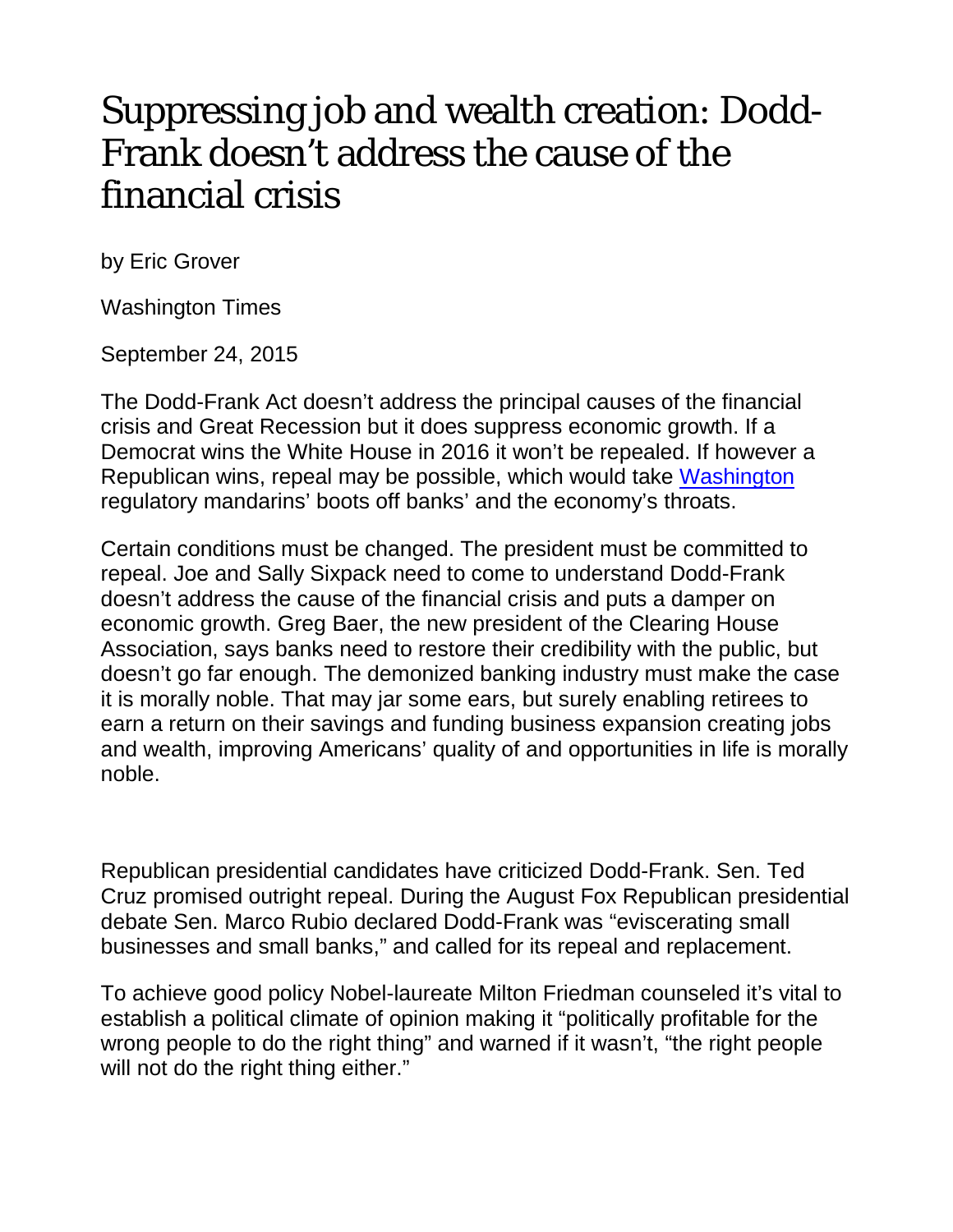AEI's Peter Wallison in "Hidden in Plain Sight: What Really Caused the World's Worst Financial Crisis and Why It Could Happen Again" makes a cogent case that government-housing-finance policy was the principal cause of the financial crisis, the critical factor without which it wouldn't have occurred. The Fed's easy credit contributed, as did dumb regulation by the SEC requiring financial institutions to mark mortgage-backed securities to market when the market had frozen. Unfortunately however, the false narrative that Wall-Street buccaneers and insufficient regulation was the problem still reigns on Main Street.

America remains mired in an economic malaise. The 62.6 percent laborforce-participation rate is the lowest since 1977. Median income in 2013 was the lowest since 1995. The 63.4 percent home-ownership rate is the lowest since 1967. Yet voters know more about the New England Patriots' deflated footballs than Dodd-Frank suppressing job and wealth creation. Investors' Business Daily opined Dodd-Frank cost "millions of lost jobs, trillions of lost income and a crippled small-business sector." Former Senate Banking Committee Chairman Phil Gramm noted if growth had just averaged previous post-WW2 recoveries there'd be 14.4 million more jobs and per capita income would be \$6042 higher.

Dodd-Frank massively increased regulatory uncertainty and the costs of starting and running a bank, impairing credit and payment markets critical for economic growth. There were 1271 fewer commercial banks in March, 2015 than January, 2010. At the end of 2014 there were 304 fewer savings banks and 1281 fewer credit unions than at 2010's outset. From January, 2010 through 2014 only six new commercial and one new savings banks were chartered. During the previous 25 years two and half thousand new banks were chartered.

Dodd-Frank undermines the rule of law. On its fifth anniversary DavisPolk reported 22,296 pages of Dodd-Frank-related rules have been published, 13,115 of which are final. The CFTC, SEC, FDIC, Fed, OCC and CFPB have issued 631 Dodd-Frank-related regulatory releases. Dodd-Frank is the administrative state on steroids. In "Is Administrative Law Unlawful?," Columbia law professor Philip Hamburger makes a powerful argument it is.

Compliance costs are enormous. Citi estimated it spent \$180 million in the second half of 2014 on the Fed's stress tests alone. The greater cost however is management focused on serving their [Washington](http://www.washingtontimes.com/topics/washington/) overlords rather than on competing, innovating and delighting customers and shareholders.